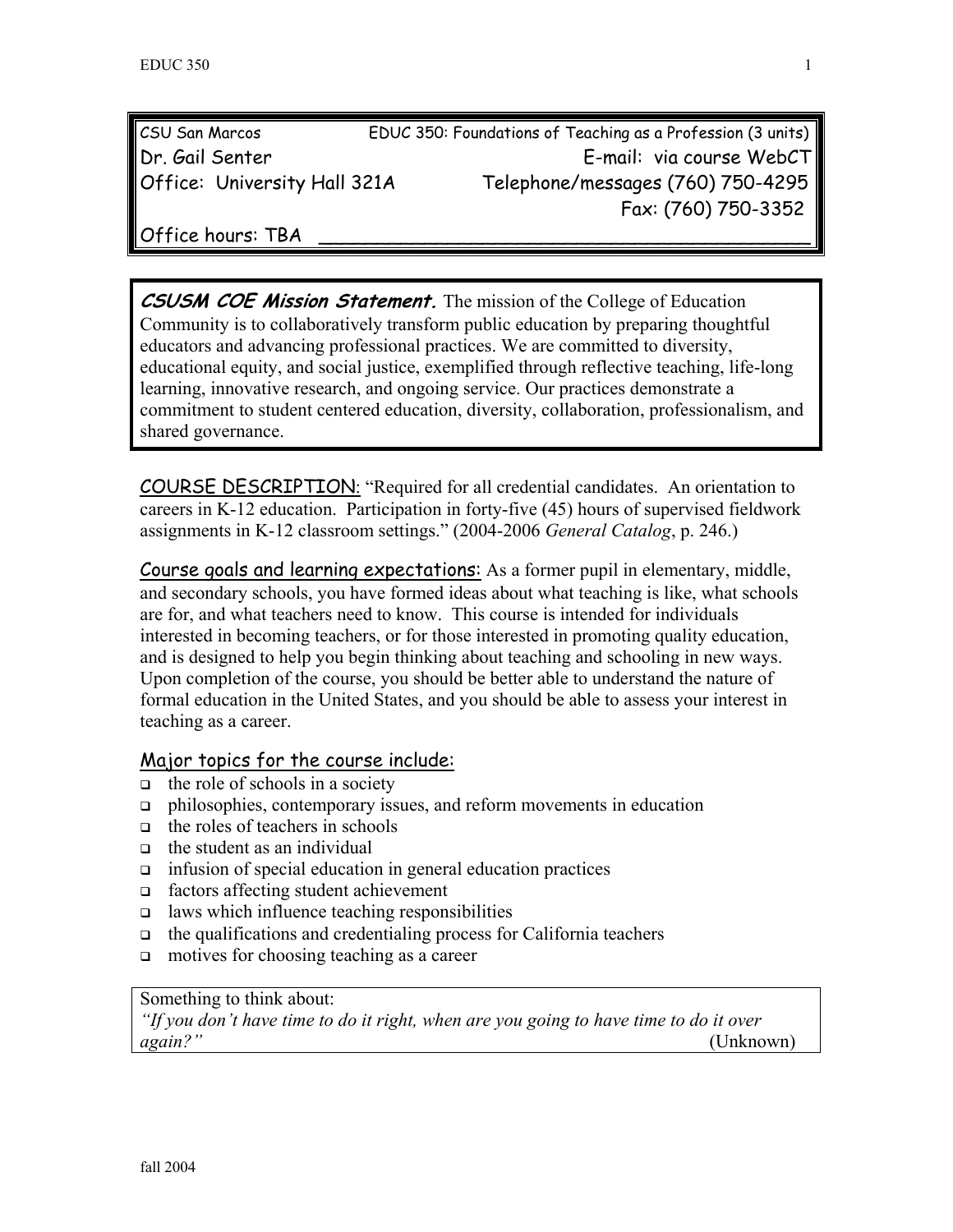## REQUIRED TEXTS:

- Armstrong D.G., Henson, K.T., and Savage, T.V. (2005). *Teaching Today.* Merrill Prentice Hall.
- Villa, Richard A. and Thousand, Jacqueline S. (1995). *Creating an Inclusive School.* Alexandria, VA: Association for Supervision and Curriculum Development. (Chapters 1, 2, 3, p. 125-135 and 162-167)
- Essay handout: Thousand, J. "Laws Related to Special Education that Affect Teachers"
- Avi. (1991). *Nothing but the truth*. Avon Books.
- *Phi Delta Kappa* (September issue) Gallup Poll…Details available in class.
- **Trade book for book presentation** (refer to course WebCT for book annotations). Book assignments should be confirmed by the third class session.

# EXPECTATIONS AND PROFESSIONALISM

Teacher education is a professional preparation program, and students are expected to adhere to standards of dependability, confidentiality, academic honesty, and writing achievement. Students enrolled in EDUC 350, a prerequisite course to this program, are expected to adhere to these standards as well.

Regarding attendance: All students are expected to attend all classes and participate actively. **College of Education Attendance Policy:** 

Due to the interactive nature of courses in the COE, and the value placed on the contributions of every student, students are expected to prepare for, attend, and participate in all classes. For extenuating circumstances, contact the instructors *before* class is missed and make arrangements to make up what was missed. At minimum, a student must attend more than 80% of class time, or s/he may not receive a passing grade for the course. If a student misses two class sessions or is late (or leaves early) for more than three sessions, the highest possible grade earned will be a C. **Notification of absences does not allow students to assume they are automatically excused from class or making up missed class.** 

**Note**: Attendance will be recorded by the instructor on nametags distributed at the beginning and collected at the end of every class meeting.

Punctuality. Please be on time to class and return promptly from breaks, ready to work.

Dependability. Come to class prepared to discuss readings and to participate actively in discussions. When involved in group projects, share your resources and accept responsibility and accountability for the final outcome by fulfilling your obligations.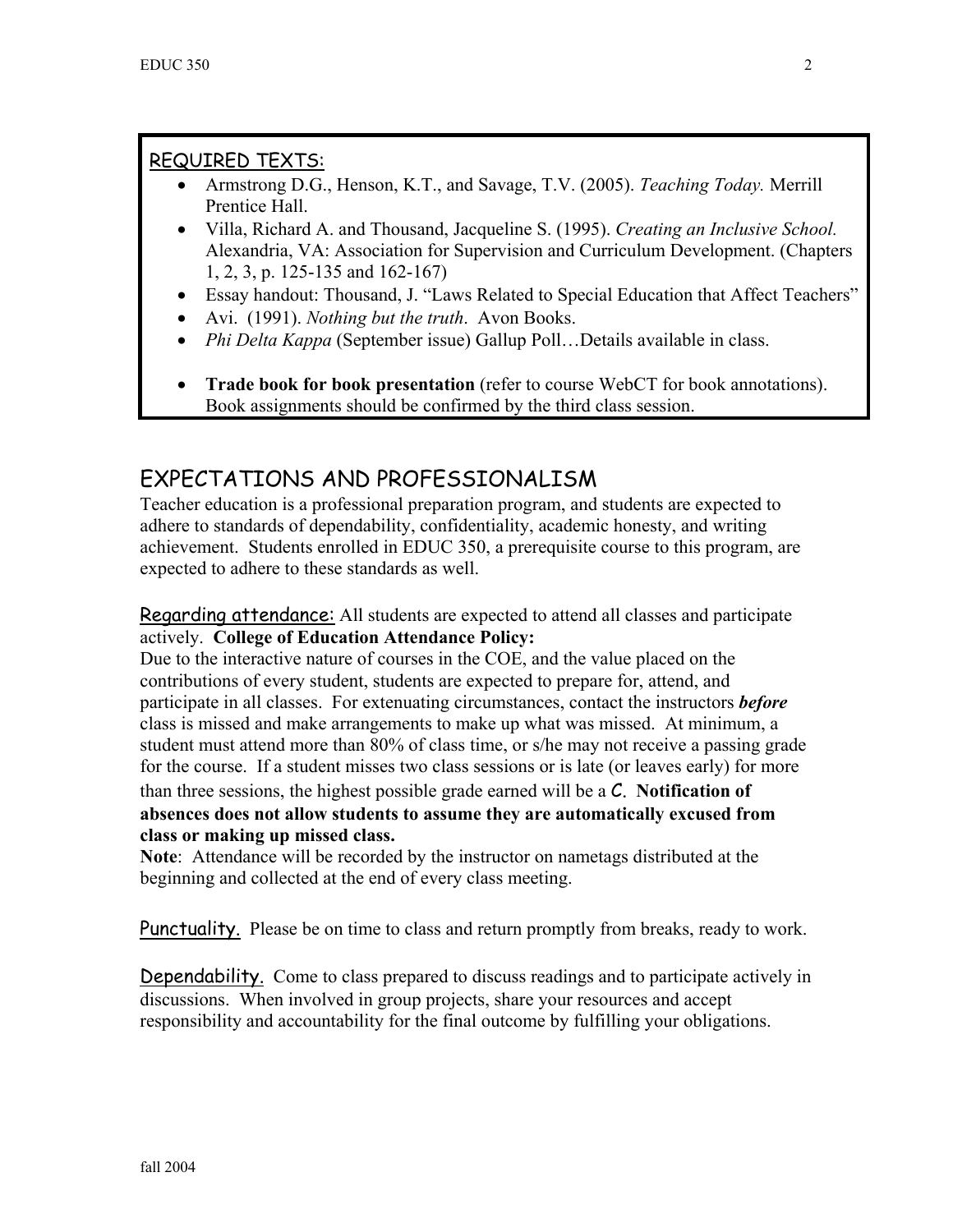Collaboration. Work together in a supportive and mutually beneficial way.

Accommodation for Disabilities. Please discuss your needs with the instructor within the first week of the semester and contact Disabled Student Services, 5025A Craven Hall, (760) 750-4905 or (760) 750-4909 (TDD).

Plagiarism. All work submitted for this course should reflect students' efforts. When relying on supporting documents authored by others, cite them clearly and completely using *American Psychological Association* (APA) manual, 5<sup>th</sup> edition. Failure to do so may result in failure of the course.

**Regarding cell phones and pagers**. As a courtesy to everyone in the class, please turn off phones and pagers or set them to vibration before entering the classroom.

Regarding assignments. Students are responsible for all assignments. Dates for presentations and written assignments appear on the tentative course calendar in the course materials. Please be prompt with your work. Absences do not affect due dates. Additionally, please keep personal copies of all written work.

Regarding Below Standard Work. Students who earn a grade lower than **B-** on a paper *may* be invited to rewrite it (the instructor will make a note on your original work before it is returned to you). Rewrites are limited to one assignment per student. The rewrite, along with the original work, will be due one week after the original paper is returned to the student. *Note:* Both grades will be averaged; consequently, reworked papers will not be eligible for an **A** grade.

Grading Policy**.** All students will come prepared to class; readings and homework assignments are listed on the dates on which they are due.

All required work is expected to be on time. One grade level will be deducted for each class meeting for which it is late (e.g., an **A** assignment that is submitted one class session late will be marked down to a **B**). Unless prior instructor approval is secured, assignments will not be accepted three class sessions after which they are due. Exceptions will be handled on a case-by-case basis, as determined by the instructor.

It is expected that students will proofread and edit their assignments prior to submission. To this end, students may be asked to show that their work was reviewed by staff in the CSUSM Writing Center. Students will ensure that the text is error-free (grammar, spelling), and ideas are logically and concisely presented. Grades will be affected negatively as a result of this oversight. Each written assignment will be graded on content and context (detail, logic, synthesis of information, depth of analysis, etc.) (approximately 80%), and mechanics (grammar, syntax, spelling, format, uniformity of citation, etc.) (approximately 20%). All citations, where appropriate, will use American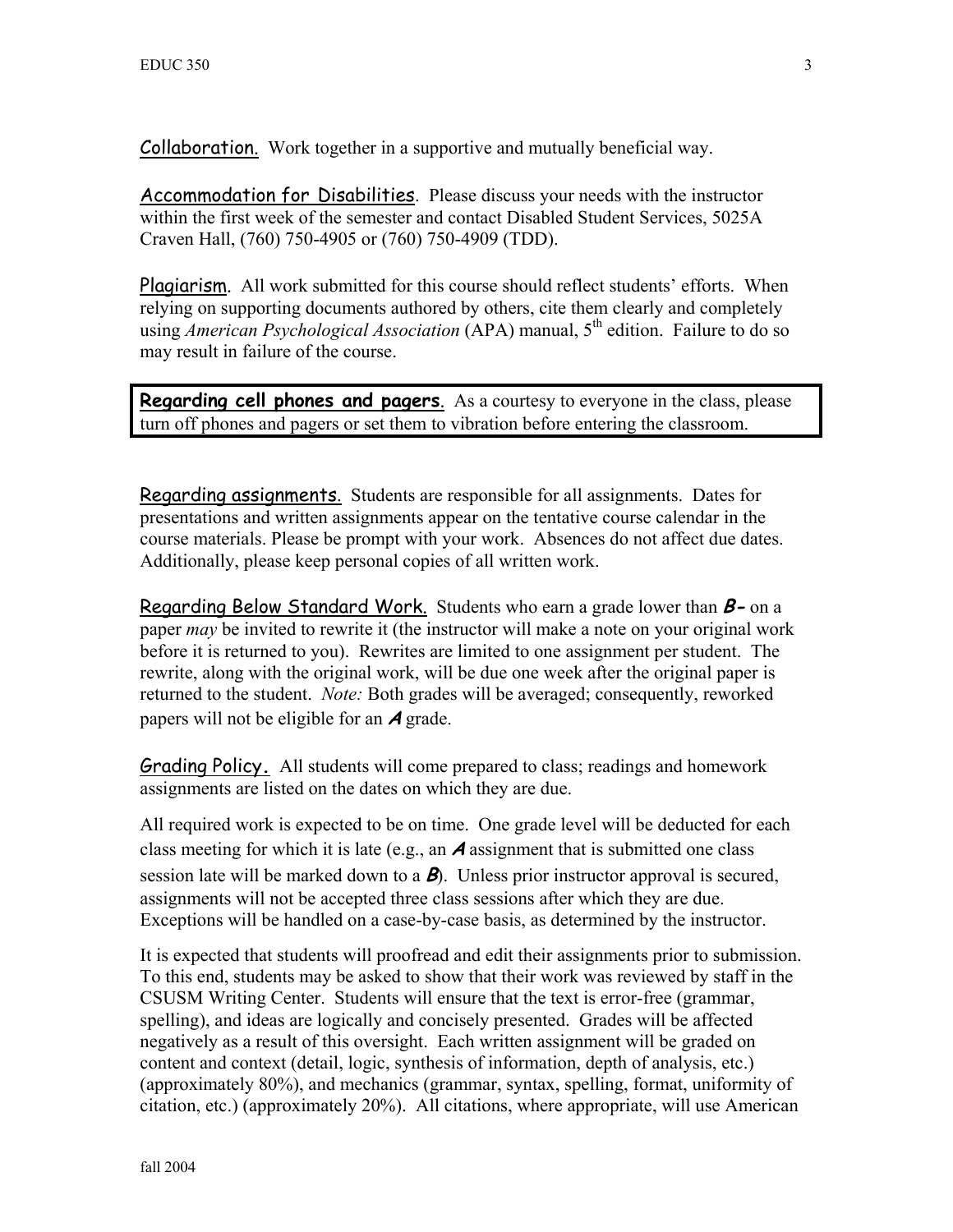Psychological Association (APA) format. Consult *American Psychological Association*  $(APA)$  *Manual*,  $5<sup>th</sup>$  edition for citation guidance.

Grading also will include a component of "professional demeanor." Students will conduct themselves in ways that are generally expected of persons who are entering the education profession. This includes but is not limited to:

- on-time arrival to all class sessions;
- advance preparation of readings and timely submission of assignments;
- respectful participation in all settings (e.g., whole group, small group, in/outside of class);
- carefully considered, culturally aware approaches to solution finding.

#### General criteria for written assignments:

#### **Please note assignments are due whether or not you are present in class that day.**

While this syllabus is carefully planned, it may be modified at any time in response to the needs and interests of the class.

As stated earlier, you may use the services of the Writing Center to assist you in producing graduate-level papers. In general, the following expectations apply to all written assignments:

- content quality and clarity: depth and breadth, reflection and insights, scholarly discussion
- writing quality and clarity, including mechanics, spelling, grammar, appropriate language (Continued errors, as well as sexist and/or racist language are inappropriate and unacceptable.)
- appropriate use of respectful, person-first language in all written and oral assignments and discussions (e.g., "student with autism" rather than "autistic student"—refer to custom resource book for additional information regarding objections and preferred language)
- overall appearance, completeness, timeliness, and inclusion of cooperative worksheet and/or other appropriate forms
- all assignments, except for in-class work such as quick writes and peer journal responses, are to be typed, double spaced.

### Stated another way:

- A Outstanding work on assignment; excellent syntheses of information and experiences; great insight and application; excellent writing.
- B Completion of assignment in good form with good syntheses and application of information and experiences; writing is good.
- C Completion of assignment; adequate effort; adequate synthesis of information and application of information and experiences; writing is adequate.
- D Incomplete assignment; inadequate effort and synthesis of information; writing is less than adequate.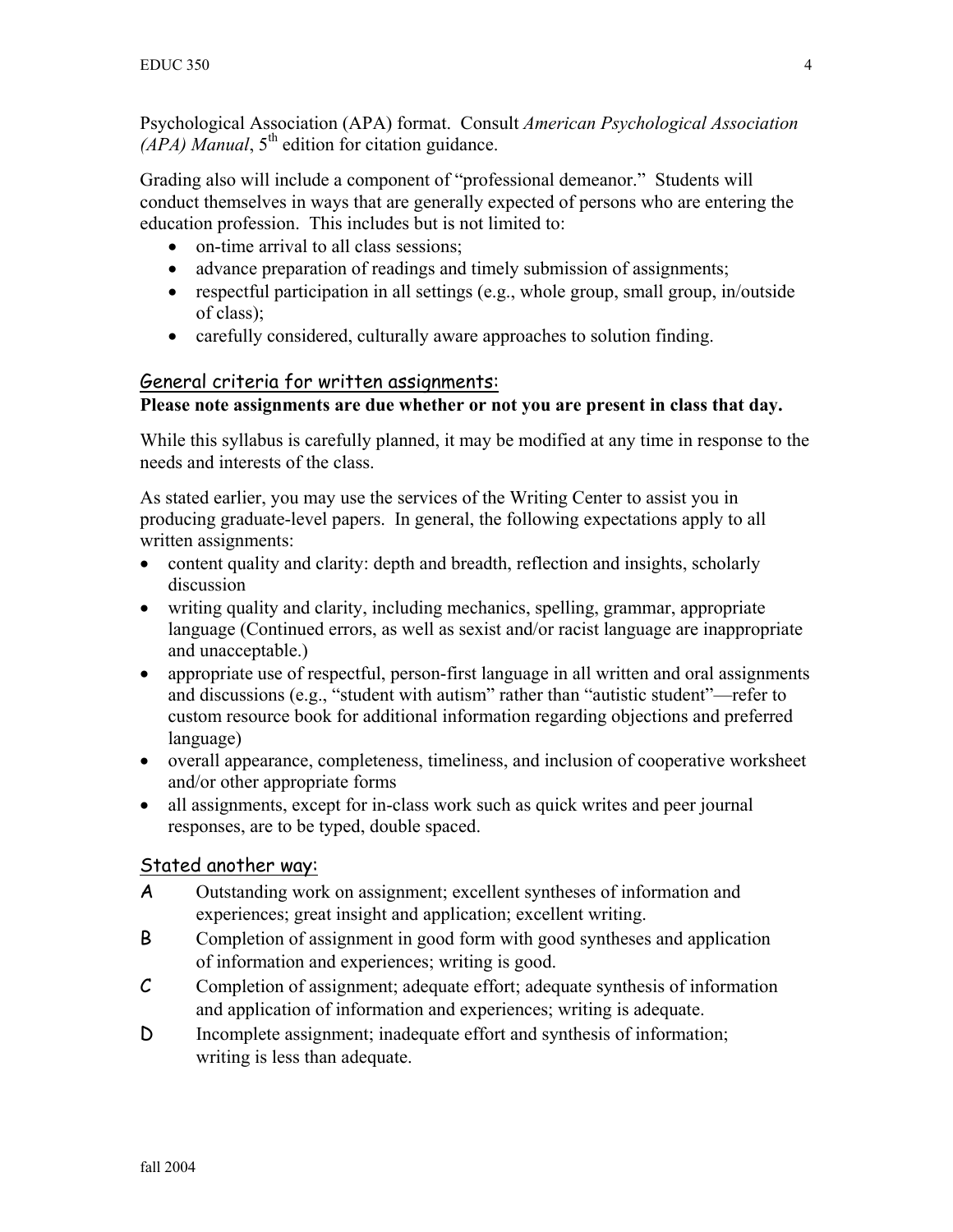*Please consider this: "The standard of excellence on any job site is defined by the sloppiest piece of work that you will accept."* (F. Jones)

| <b>General Grading Scale:</b>                                                                            | $A = 93-100\%$        | $A = 90-92\%$   |                 |  |
|----------------------------------------------------------------------------------------------------------|-----------------------|-----------------|-----------------|--|
|                                                                                                          | $B+=87-89\%$          | $B = 83 - 86\%$ | $B = 80 - 82\%$ |  |
|                                                                                                          | $C_{\pm} = 77 - 79\%$ | $C = 73 - 76\%$ | $C = 70-72\%$   |  |
|                                                                                                          | $D = 60-69\%$         | $F =$ below 59% |                 |  |
| **A minimum grade of $C^+$ in this course is allowable; however, CSUSM College of Education              |                       |                 |                 |  |
| and the State of California require that students maintain a $\beta$ average (3.0GPA) with all grades at |                       |                 |                 |  |
| $\alpha$ C+ or better in the teacher education courses to receive a teaching credential from the State.  |                       |                 |                 |  |

|     | <b>QUICK SUMMARY: COURSE REQUIREMENTS and EVALUATIONS</b>                               |
|-----|-----------------------------------------------------------------------------------------|
| 5%  | mini presentation: people, concepts, events, court cases                                |
| 15% | contemporary issue: inquiry and debate book presentation                                |
| 15% | school law and diversity                                                                |
| 15% | book presentation                                                                       |
| 15% | initial philosophy of teaching statement                                                |
| 15% | field experience/reflections                                                            |
| 20% | other: professional demeanor, attendance, participation, in/outside<br>class activities |
|     |                                                                                         |

ASSIGNMENTS and ASSESSMENTS FOR EDUC 350 (refer to course WebCT

for specific assignment details and expectations, and sample forms). Students are responsible for all assignments. Dates for presentations and written assignments appear on the tentative course calendar in the course materials. Absences do not affect due dates. Additionally, keep personal copies of all work written outside class.

Readings.Textbook and supplemental readings provide the foundation for class discussions, participation, and assignments. Additional readings that relate to class content also may be assigned. EDUC 350 is organized loosely by topic. Pace yourself with your readings and come to class prepared to demonstrate your understandings of the readings in a variety of ways, such as journals, quick writes, and *Circle the Sage.*

### Minimum 45 hours supervised fieldwork and journal entries (15%).

Record log. During the course, students participate in forty-five (45) hours of supervised fieldwork assignments in a variety of public school classroom settings. Approximately half of your time should be spent in one teacher's classroom, and the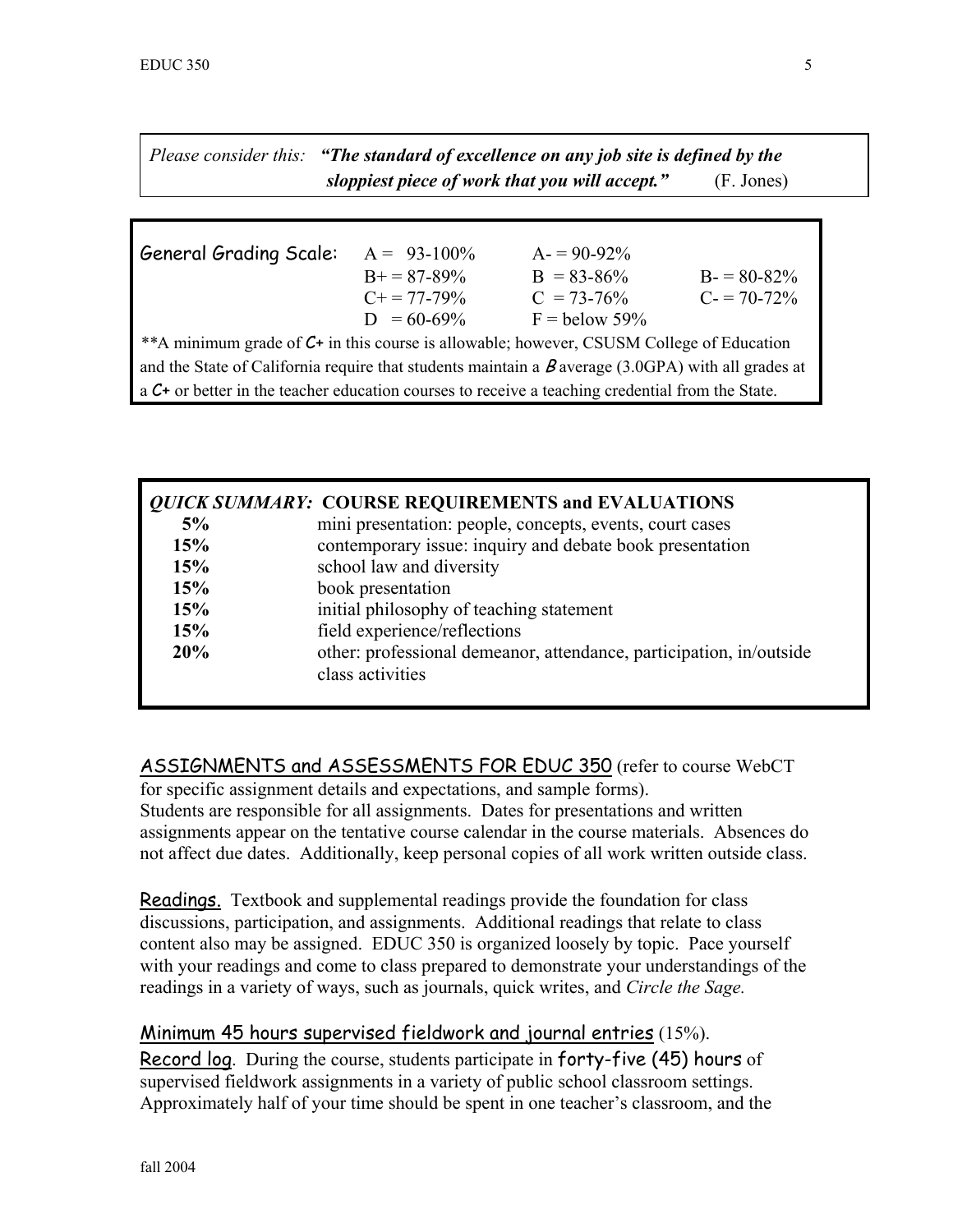remainder of the time should be distributed among other classrooms. [*Remember*: A recommendation, usually from the classroom teacher where most of the fieldwork is completed, as well as a Field Experience Form/log with documented hours and teacher verification, are requirements for admission to the CSUSM Teacher Credential programs. Also, a minimum grade of  $C_{+}$  in this course is required for program admittance. *Suggestion:* Because the College of Education requires documentation forms for program application, make an appropriate number of copies of your field experience record log so this documentation is available to all interested parties.

Journal entries for school observations. 15 journal entries are to be posted in groups of five to course WebCT by noon on specific due dates. These journals are to reflect different settings and experiences of your field observations, and are to be read/critiqued by assigned peers. You may begin your required observations immediately. However, these are to be interactive journals with peers, and details regarding expectations, procedures, and peer responses to these journal discussions will be presented in class.

Mini-chat presentation (5%). This time-limited oral presentation activity gives students a brief opportunity to be the teacher and to practice basic public speaking skills while in that role. For these presentations *(limited to 3-5 minutes),* students will identify, define, or explain persons, concepts, events, court cases, and terms of consequence that affect education and schooling.

Contemporary issue: inquiry/debate (15%). After referring to *Phi Delta Kappan's* Gallup Poll and Armstrong chapter 3, teams will investigate an issue or problem that presently affects education. General topics will be identified early in the semester, and students will be expected to gather *current newspaper articles or editorials* (public media as opposed to commentaries by "education experts") related to the issue/concern. *Idea*: The inquiry should begin with specific focus questions generated by the team in response to the investigations. Students then will formulate a clear question and respond with their information in the form of a debate or panel discussion. Time allowing, teams may have some brief class time to (a) develop their presentation format/plan, (b) decide on major focus and points to cover, and (c) develop introductory and concluding statements. It is anticipated that each issue presentation will take approximately 30 minutes, and discussion will follow (for total allotted time of one hour).

 Additionally, team members are to write individual, succinct critiques of the issue, and describe how their investigation and findings of the topic will transfer/help them in their own class setting.

Finally, a completed *cooperative worksheet(s)* must be submitted for this activity. If members concur, one completed collaborative worksheet with every member's signature indicating this consensus will suffice; otherwise, individually completed worksheets must be submitted when the presentation and written paper.

 *Note*: Teams may be asked to provide instructor with their research materials. (These will be returned after the presentations.)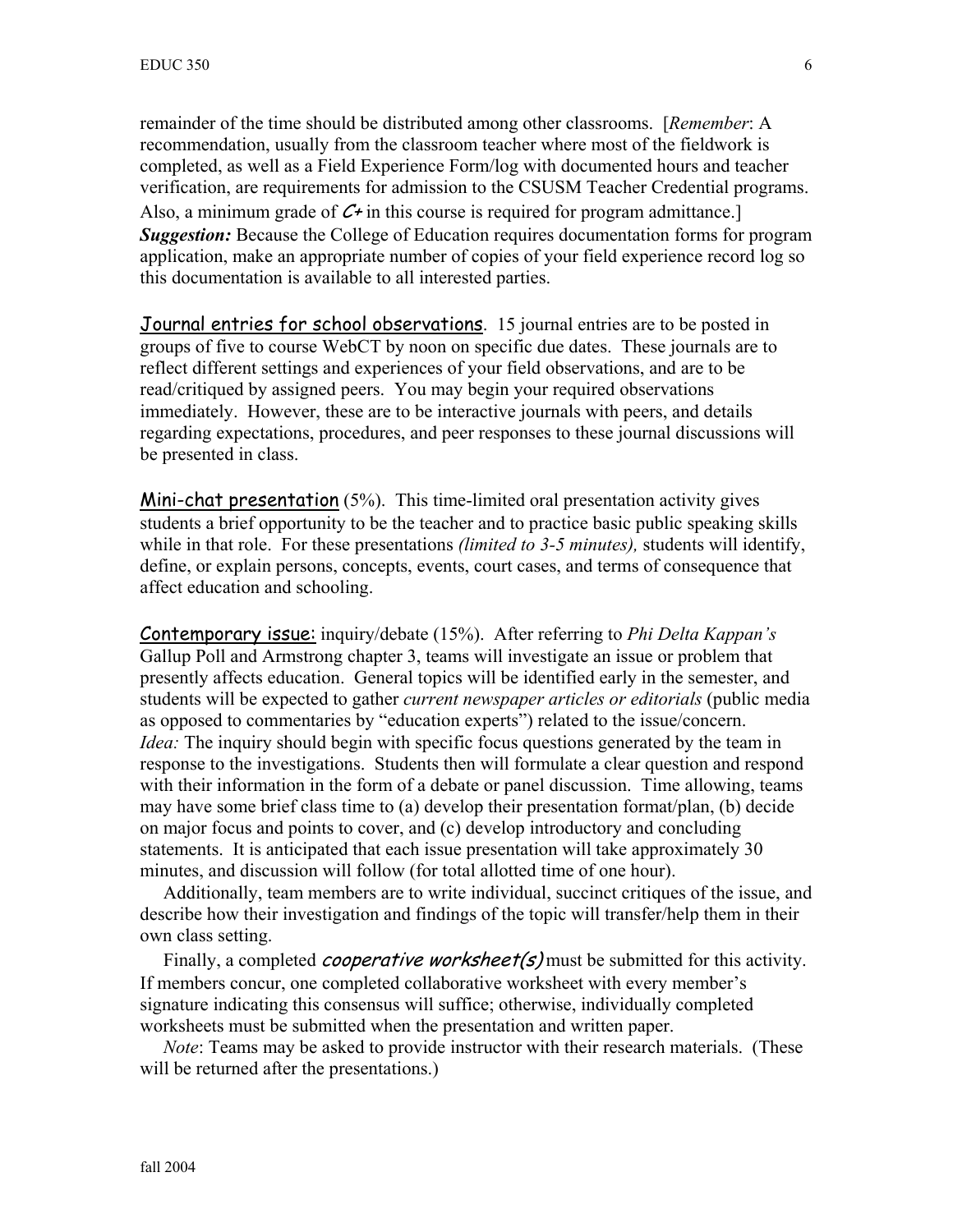Students who listen to the presentation will be asked to summarize collaboratively and succinctly the points for both sides of the topic for instructor's review.

School Law and Diversity: (15%), to be posted on course WebCT. After investigating numerous court cases and laws that affect schools and schooling, students will briefly summarize and explain the relevance and/or implications of five laws or court cases that they perceive to be the most important. At least one of the five cases must relate to special education law.

Book presentation/paper (15%). Refer to course WebCT for annotated book list. Book assignments will be confirmed the early in the semester.

 *Re presentation:* Teams of 3-5 members will *show* the selected book through a skit, collage, poster presentation, or some other creative method (approximately 15-20 minutes).

 *Re written report*: Teams will submit to the instructor a concise, collaboratively written report that briefly summarizes the book and connects its message to education today. The written report also will include a succinct critique by each team member. Additionally, *cooperative worksheet(s)* must be submitted with the written report. If members concur, one completed collaborative worksheet with every member's signature indicating this consensus will suffice; otherwise, individually completed worksheets must be submitted when the presentation and written paper. The team portion of the grade (10%) will be based on the presentation and collaborative section of the written report; an individual portion of the grade (5%) will be based on the individual critique/comments.

Initial philosophy of teaching statement: (15%). Given their view of the social context of schooling for 21<sup>st</sup> century inclusive, multicultural society, students will prepare a 4-5 page essay that articulates their personal philosophy of teaching. Philosophies are dynamic statements that are likely to change with time and student experiences. They will be revisited and refined in later courses. Descriptions of both the EDUC 350 and EDMS 512 (refined) philosophy statements will be posted to WebCT.

### OTHER ACTIVITIES.

F.A.T. City: Students will view sections of the video *F.A.T. City*, and engage in activities that will deepen their understanding of the challenges of having a learning disability and the potential impact of a disability on a person's schooling and life. Credo: After reading an assigned chapter in *Creating an inclusive school* and watching the short video *Credo for support*, students will discuss the sections of the video and the verses of the written text.

Nothing but the truth: To prepare for class discussion, students are to read the book.

Movie: During the semester, students are to view a movie (refer to WebCT details for title options), giving close attention to the culture of the school and the representation of the teacher(s).